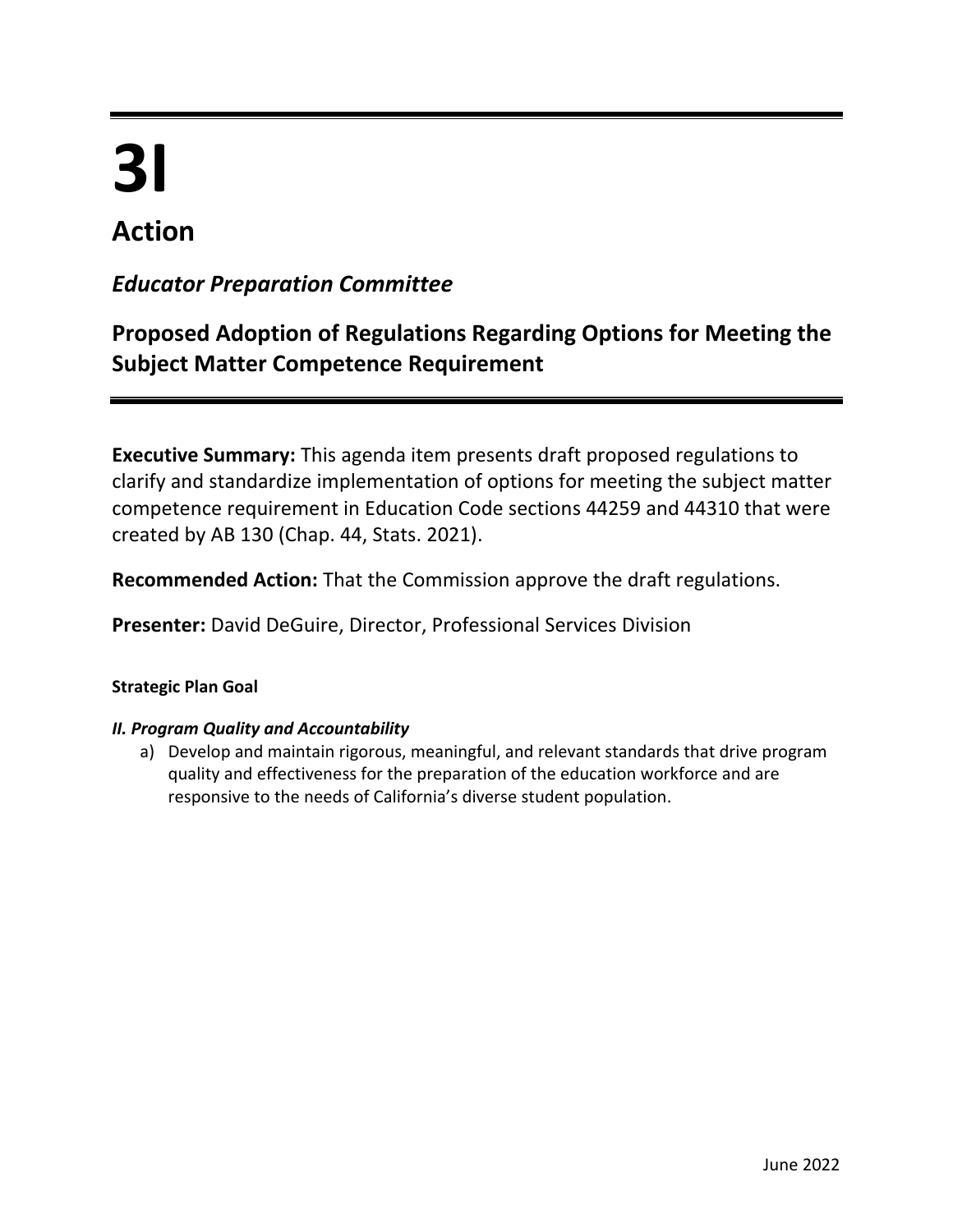# **Proposed Adoption of Regulations Regarding Options for Meeting the Subject Matter Competence Requirement**

#### **Introduction**

This agenda item presents draft regulations to clarify and standardize implementation of options to the Subject Matter Competence requirement in Education Code sections 44259 and 44310 that were created in AB 130 (Chap. 44, Stats. 2021).

#### **Background**

In July 2021, AB 130 (Chap. 44, Stats. 2021) created new options in the Education Code for candidates to demonstrate their subject matter competence through (a) degree majors in the area of the credential, (b) coursework that covers the domains of the applicable Subject Matter Requirements for the credential sought, and (c) a combination of coursework and examination subtests required for the credential sought by the candidate. [Appendix A](#page-6-0) provides the revised sections of the Education Code.

At its June 2021 meeting, the [Commission approved emergency regulation language](https://www.ctc.ca.gov/docs/default-source/commission/agendas/2021-06/2021-06-4i.pdf?sfvrsn=39ca2ab1_6) based on what was anticipated to be the final bill language. Because the bill was still in the Legislature, the Commission also gave staff permission to adjust the final version of the emergency regulations to be submitted to the Office of Administrative Law (OAL) based on any changes to the final bill.

Because the final version of the bill that was passed by the Legislature and signed by the Governor on July 9, 2021, contained important changes from what had been anticipated in June 2021, staff removed language as authorized by the Commission regarding subject matter experts and added language regarding the use of majors before submitting the final version of the emergency regulations. OAL reviewed the proposed regulations and informed staff that the regulations could not be approved at that time as submitted without Commission approval due to the substantive changes in statute and the regulation language approved by the Commission in June. It was recommended that the updated regulations be presented to the Commission for review and approval.

On October 13, 2021, Commission staff issued [Program Sponsor Alert \(PSA\) 21-11](https://www.ctc.ca.gov/docs/default-source/educator-prep/ps-alerts/2021/psa-21-11.pdf?sfvrsn=e46b25b1_2) to inform teacher preparation programs that, even though the emergency regulations were not approved, AB 130 already agave them the authority to complete coursework evaluations for meeting the Subject Matter Competence requirement.

At its December 2021 meeting, the Commission reviewed and approved [revised emergency](https://www.ctc.ca.gov/docs/default-source/commission/agendas/2021-12/2021-12-2f.pdf?sfvrsn=611925b1_2)  [regulations,](https://www.ctc.ca.gov/docs/default-source/commission/agendas/2021-12/2021-12-2f.pdf?sfvrsn=611925b1_2) following the guidance provided by OAL. When these were submitted for review, OAL said that too much time had passed since AB 130 went into effect and that the statutory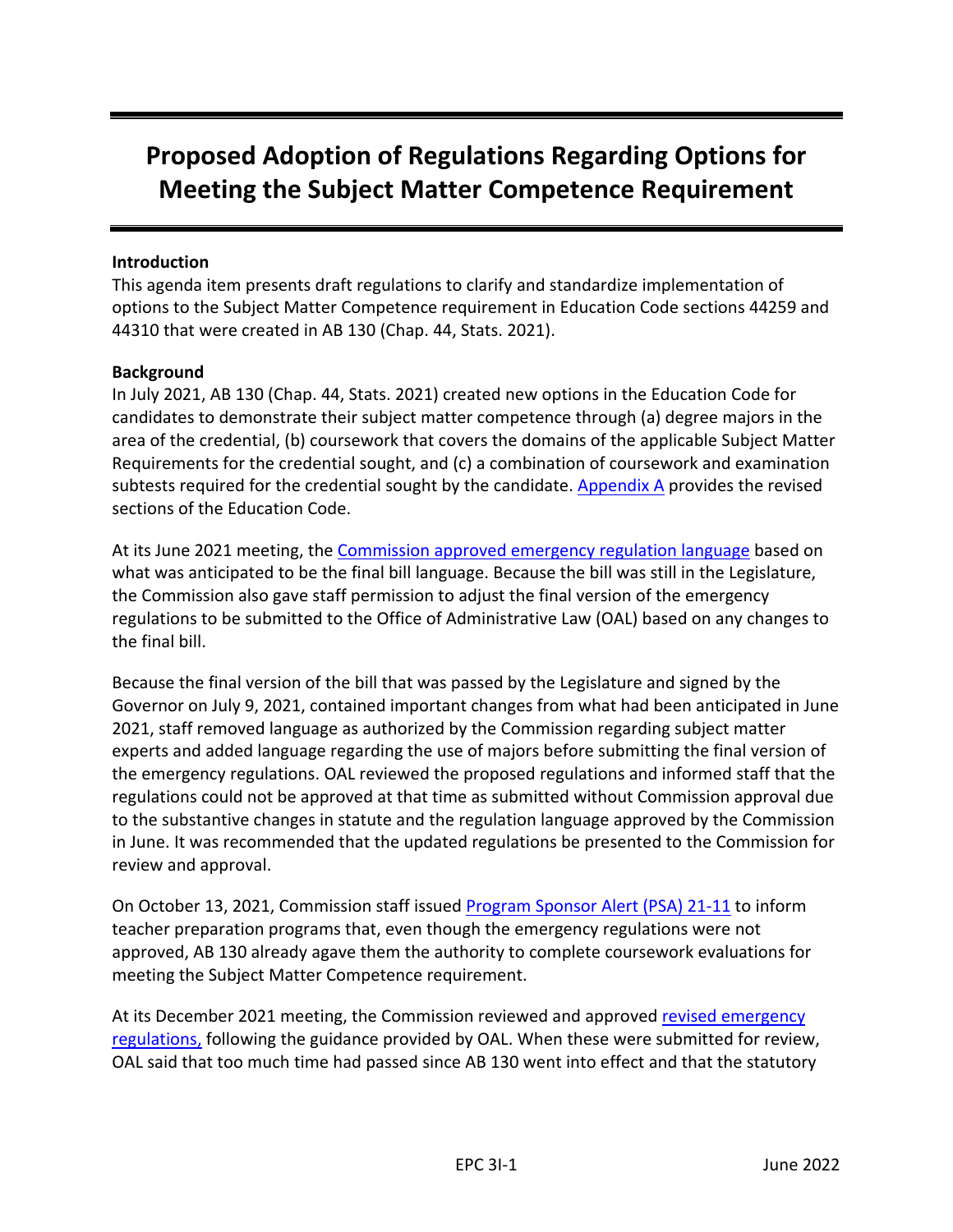requirements for emergency rulemaking were not met<sup>1</sup>. Since the Commission asked staff to seek input from communities of interest and return with updated regulations at the June 2022 meeting, it did not make sense to start a permanent rule making process in February 2022 when it could not be completed before starting another in June 2022.

To identify which majors would be appropriate for including in administrative code as meeting the subject matter competence requirement, staff started with the subject areas that are subsumed under each of the single subject credential areas, i.e., the types of TK-12 courses that credential holders are allowed to teach. Possible majors were then reviewed to see if they covered the domains of the subject matter requirements for the credential (see [Domains of the](https://www.ctc.ca.gov/docs/default-source/educator-prep/files/domains-of-subject-matter-requirements.pdf?sfvrsn=dcd525b1_10)  [Subject Matter Requirements\)](https://www.ctc.ca.gov/docs/default-source/educator-prep/files/domains-of-subject-matter-requirements.pdf?sfvrsn=dcd525b1_10). In this process, staff considered the breadth or narrowness of coursework included in a typical academic major. For example, although Economics is a subsumed subject of the Social Sciences credential, the typical Economics major does not cover all six Social Science domains: World History, US History, California History, Principles of American Democracy, Principles of Economics, and Principles of Geography. On the other hand, typical majors in both History and Ethnic Studies were found to have broad treatments of these themes, albeit from different points of view.

The identified majors were shared with educational partners and subject matter experts for their feedback. Partners provided recommendations of majors that should and should not be included based on the many actual coursework reviews they have been conducting this year.

In addition, at its December 2021 meeting, the Commission requested that majors in Kinesiology and Ethnic Studies be reviewed, and staff heard the following from educational partners:

- Many comments received said that regular Kinesiology majors are missing key content related to the TK-12 student standards and student safety during physical activity. They urged that Kinesiology should not be considered for Physical Education.
- Transcript reviewers at three different preparation programs were easily able to find coursework in Ethnic Studies majors that aligned with the domains of the Social Science subject matter requirements. However, when they reviewed Ethnic Studies majors for the Multiple Subject credential, there were usually areas required by Education Code section 44282 that were not found (i.e., language studies, literature, mathematics, science, social studies, history, the arts, physical education, and human development).

 $<sup>1</sup>$  Unless a situation is expressly deemed in statute to meet the emergency standard, an agency must</sup> make a finding of emergency by describing specific facts supported by substantial evidence that demonstrate the existence of an emergency and the need for immediate adoption of the proposed regulation. In addition, if the emergency existed and was known by the agency in sufficient time to have been addressed through nonemergency regulations, the finding of emergency shall include facts explaining the failure to address the situation through nonemergency regulations. A finding of emergency based only upon expediency, convenience, best interest, general public need, or speculation, is not adequate to demonstrate the existence of an emergency. (Government Code section 11346.1(b)(2).)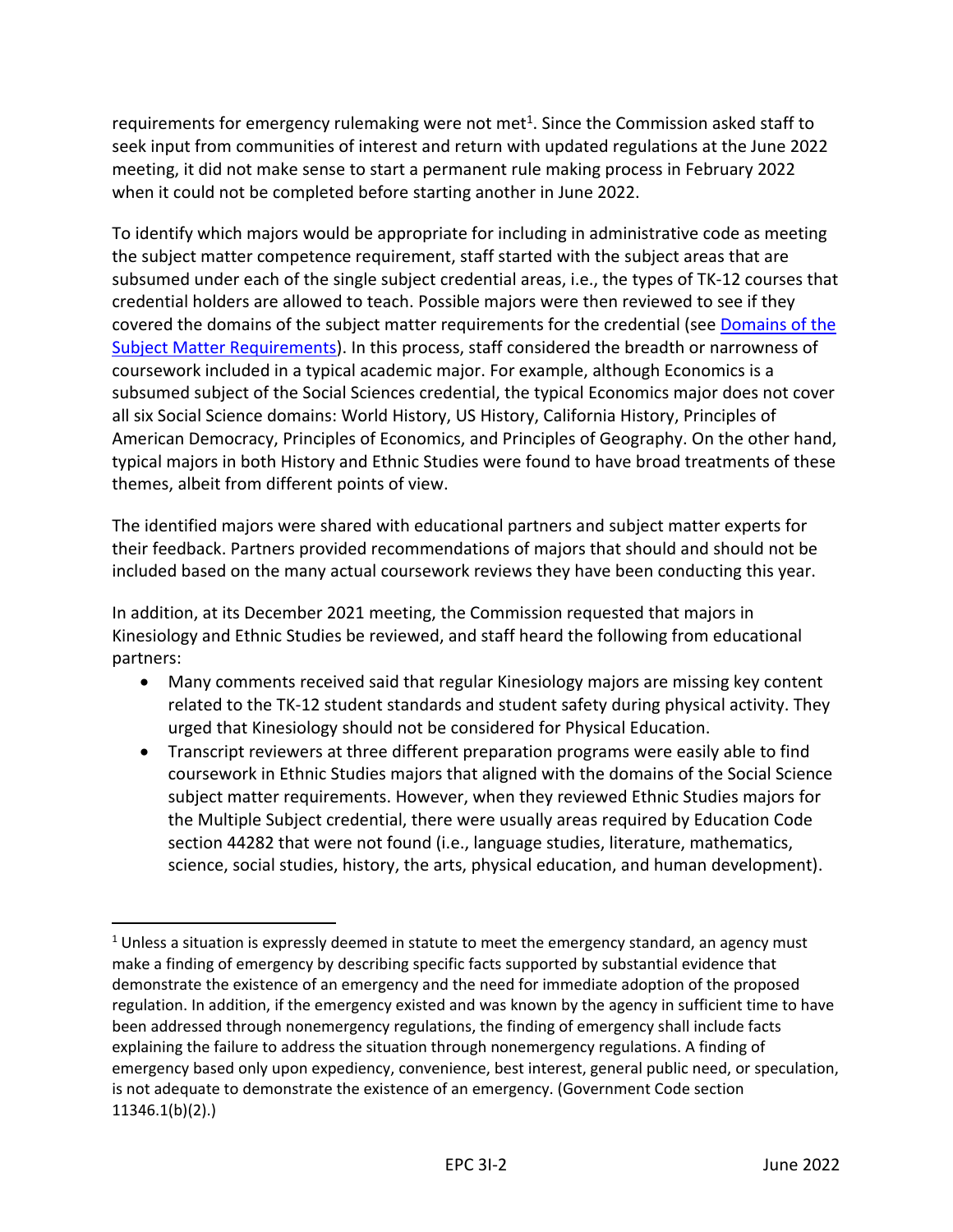Therefore, a major in Kinesiology is not recommended for the Physical Education credential, and a major in Ethnic Studies has been added for Social Sciences but not for Multiple Subject credentials.

# **Proposed Majors for Inclusion in Regulations**

*Acceptable Coursework*: The proposed standards for acceptable coursework that covers one or more Domains of the Subject Matter Requirements for a credential are that the coursework must:

- Result in a candidate grade of "C" or its equivalent (e.g., Pass, Credit) or higher;
- Be credit bearing and usable toward earning an Associate degree or higher;
- Be completed at a regionally accredited college or university; and
- Permit the use of upper division or graduate courses that exceed the subject matter domain if the course content requires existing knowledge of the subject matter domain. For example, Differential Calculus is a higher-level math course that requires the student to have already mastered the domain of Algebra.

*Acceptable Majors:* The proposed regulations clarify the meaning of "a major in one of the subject areas in which the commission credentials candidates" for Single Subject credentials. They indicate that the name of the credential must be in the name of the major or degree or other common majors that cover the subject matter domains of the specific credential areas listed below:

- for World Language: English Language Development, a major in English Language Development (ELD), Teaching English to Speakers of Another Language (TESOL), Teaching English as a Foreign Language (TEFL), or a similar major;
- a major in family and consumer science for the Home Economics credential;
- a major in statistics for the Math credential;
- a major in biochemistry for the Biological Science or Chemistry credential;
- a major in biological engineering for the Biological Science credential;
- a major in chemical engineering for the Chemistry credential;
- a major in geology or earth science for the Geoscience credential;
- a major in mechanical or structural engineering for the Physics credential;
- a major in any science-based engineering program or any degree major offered by a science department for the Foundational-Level Science credential;
- a major in history or ethnic studies for the Social Sciences credential; and
- for the Early Childhood Education Specialist credential, a major in Child Development, Child and Adolescent Development, Human Development, or Early Childhood Education.

*Multiple Subject Credential Majors:* The proposed regulations define that for a Multiple Subject credential, "Liberal Studies" includes majors in Liberal Arts and Elementary Education. This definition will assure both candidates and preparation programs that these additional majors will be accepted as meeting the subject matter competence requirement without the need for a full transcript review for coursework, which requires more time for educator preparation program staff.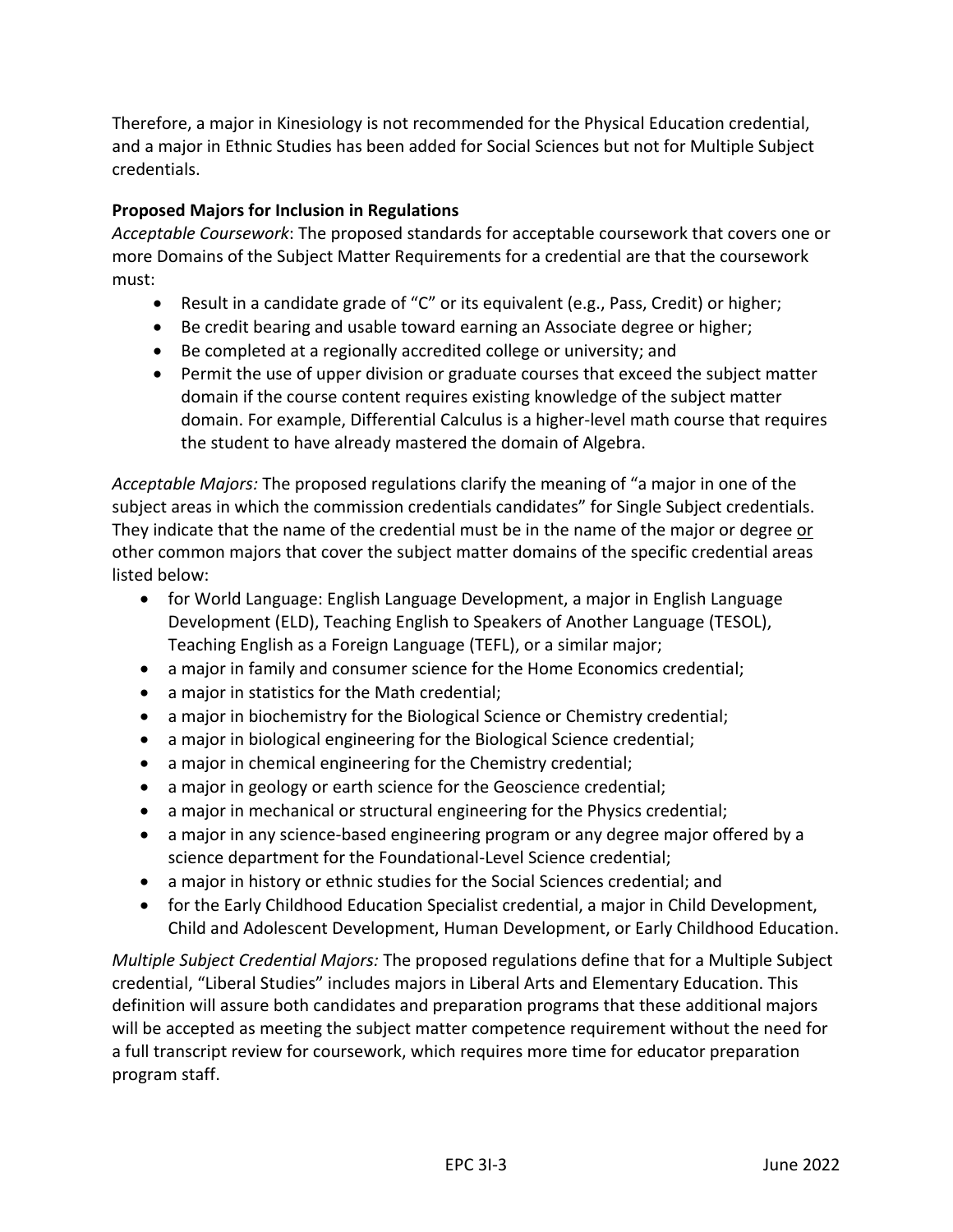At the request of some communities of interest, staff reviewed whether majors in Child Development or Early Childhood Education could be considered for the Multiple Subject credential. Reviews of typical majors and transcript reviews conducted by both Certification staff and education partners found that these majors lacked coursework in one or more of the required areas in Education Code section 44282 that are listed above. For comparison, [Appendix B](#page-8-0) provides a list of required courses for majors in both Early Childhood Studies and Liberal Studies from the same institution, and one can see that the Early Childhood Studies courses do not cover the depth and breadth of upper elementary content that the Liberal Studies major does. [Appendix B](#page-8-0) also provides some samples of other majors recommended for inclusion.

The full text of the proposed regulations is provided below:

# *§80096. Determination of Subject Matter Competency*

*(a) When reviewing official transcripts for subject matter competency under sections 44259(b)(5)(A)(iii) and (v) of the Education Code, acceptable coursework shall be defined as:*

*(1) Coursework earned with a grade of "C" or higher. Courses earned with "Pass," "Credit," or another designation deemed by the institution of higher education to be equivalent to a grade "C" or higher is also acceptable.*

*(2) Coursework that is degree-applicable to an Associate or higher degree and creditbearing. Remedial coursework is not acceptable.*

*(3) Coursework that was completed at a regionally accredited institution of higher education.*

*(4) Upper division or graduate coursework that exceeds one or more subject matter domain, if the course content requires existing knowledge of the subject matter domain.*

*(b) When reviewing official transcripts for subject matter competency for a Single Subject Credential under section 44259(b)(5)(A)(iv)(I) of the Education Code, a major in one of the subject areas in which the commission credentials candidates shall mean that the name of the credential is in the name of the major or degree and the following:*

*(1) For the single subject area World Language: English Language Development, a major in English Language Development (ELD), Teaching English to Speakers of Another Language (TESOL), Teaching English as a Foreign Language (TEFL), or a similar major.*

*(2) For the single subject area of Home Economics, a major in family and consumer science.*

*(3) For the single subject area of Math, a major in statistics.*

*(4) For the Biological Science credential, a major in biology, biological engineering, or biochemistry.*

*(5) For the Chemistry credential, a major in chemical engineering or biochemistry.*

*(6) For the Geoscience credential, a major in geology or earth science.*

*(7) For the Physics credential, a major in mechanical or structural engineering.*

*(8) For the Foundational-Level Science credential, a major in any type of engineering or any degree major offered by a college or university science department.*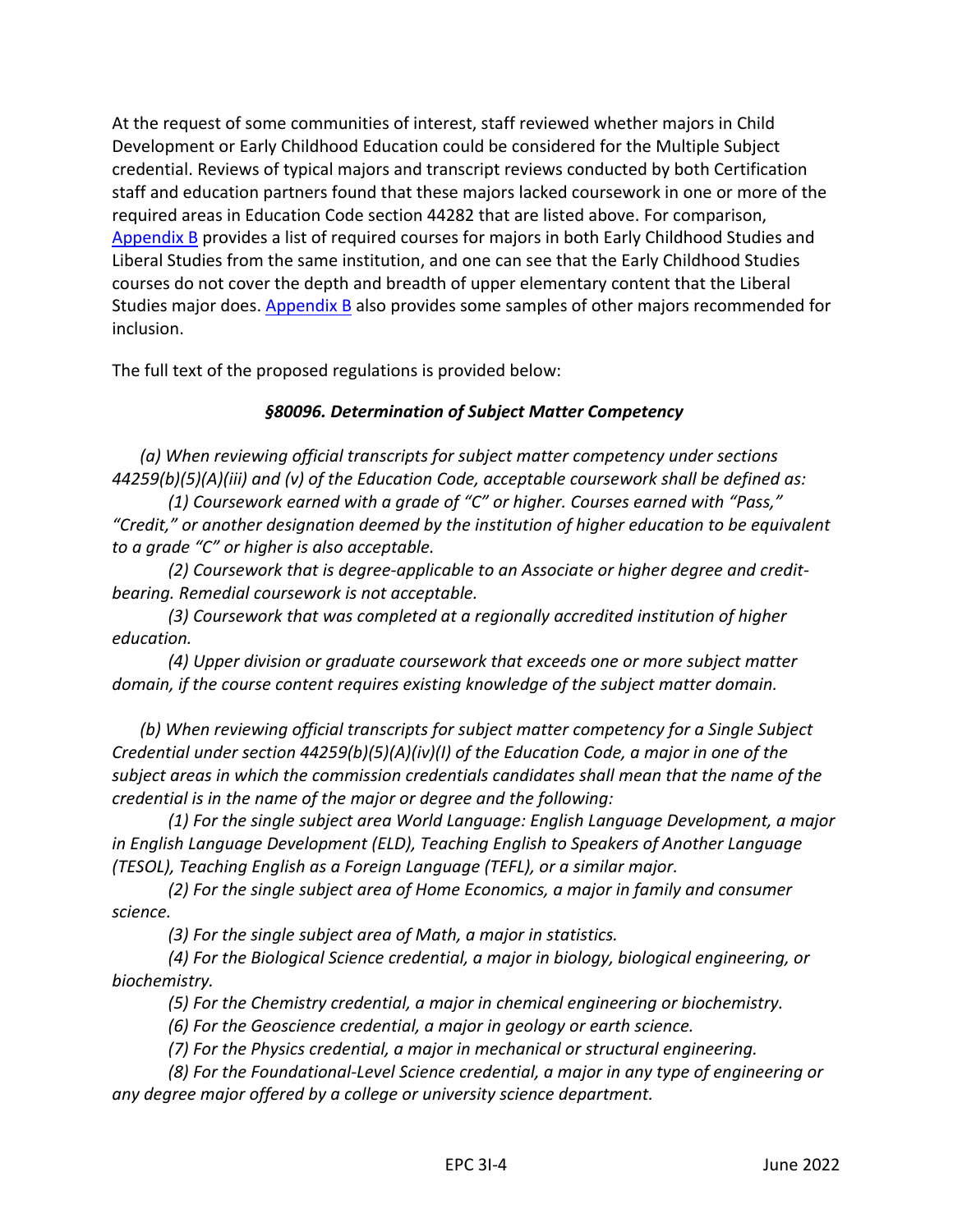*(9) For the single subject area of Social Sciences, a major in history, ethnic studies, or any other major with a focus on the study of one or more related ethnicities.*

*(c) When reviewing official transcripts for subject matter competency for a Multiple Subject Credential under section 44259(b)(5)(A)(iv)(II) of the Education Code, a liberal studies major shall mean any of the following:*

*(1) Liberal Studies*

*(2) Liberal Arts*

*(3) Elementary Education*

*(d) When reviewing official transcripts for subject matter competency for a Multiple Subject Credential under section 44259(b)(5)(A)(iv)(II) of the Education Code for any other degree that includes coursework in the content areas pursuant to subdivision (b) of section 44282 of the Education Code, such coursework must meet the criteria set forth in subsections (a)(1), (a)(2), and (a)(3) above.*

*(e) When reviewing official transcripts for an Early Childhood Education Specialist Credential under section 44265(a) of the Education Code, subject matter competency may be demonstrated by a major in Child Development, Child and Adolescent Development, Human Development, Early Childhood Education, or a similar major.*

## **Staff Recommendation**

Staff recommends that the Commission approve the proposed regulations language and direct staff to submit a permanent regulation change package to the Office of Administrative Law.

## **Next Steps**

If so directed, staff will prepare the regulations package and submit it to the Office of Administrative Law. Staff will also communicate with preparation programs and update the Commission website to provide information on the rulemaking process and opportunities to provide public comment on the proposed regulations.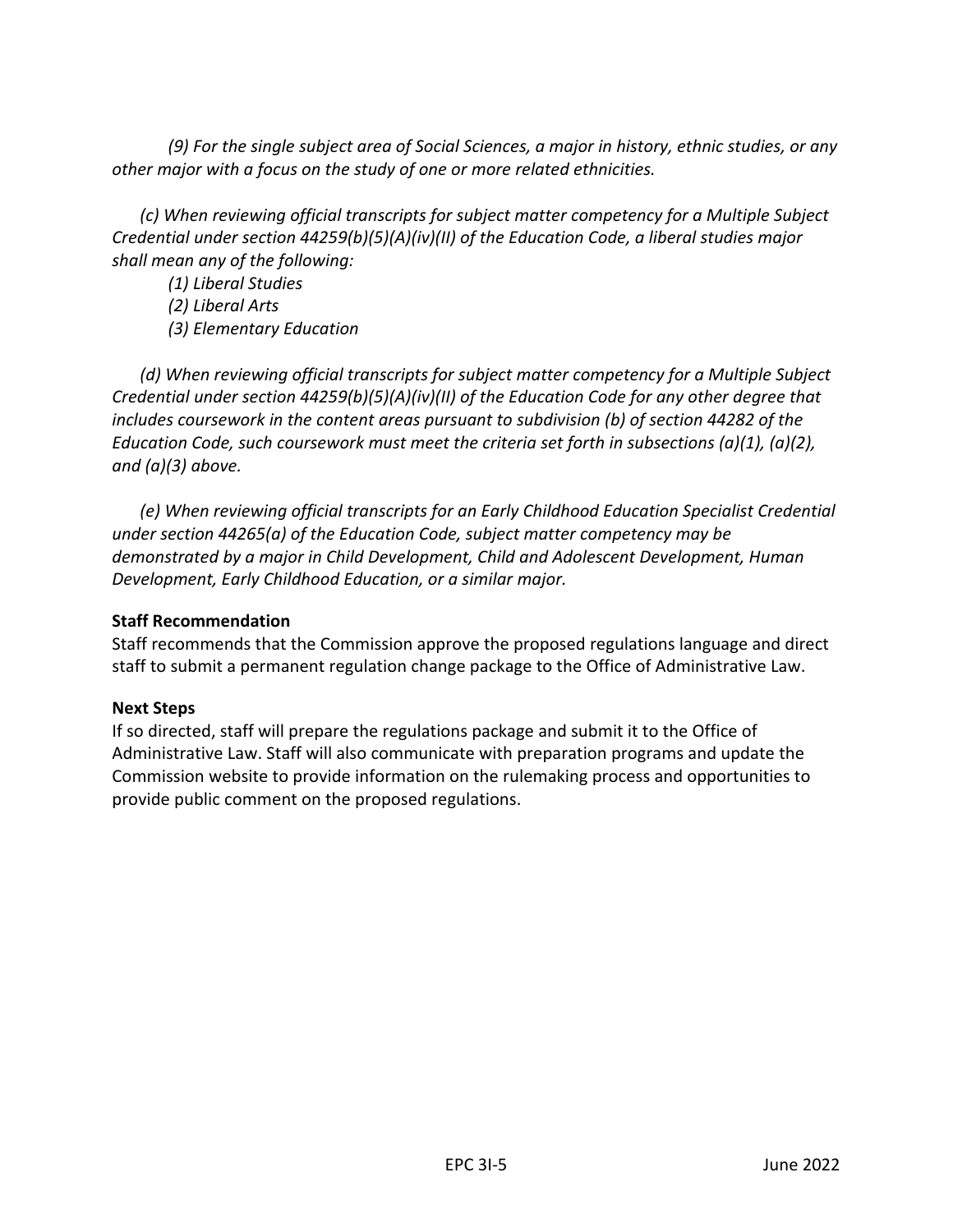# **Appendix A**

# **Education Code §44259 (b) (5)**

<span id="page-6-0"></span>(5) (A) Verification of subject matter competence, demonstrated through one of the following methods:

(i) Completion of a subject matter program approved by the commission on the basis of standards of program quality and effectiveness pursuant to Article 6 (commencing with Section 44310).

(ii) Passage of a subject matter examination pursuant to Article 5 (commencing with Section 44280).

(iii) Successful completion of coursework at one or more regionally accredited institutions of higher education that addresses each of the domains of the subject matter requirements adopted by the commission in the content area of the credential pursuant to Section 44282, as verified by a commission-approved program of professional preparation.

(iv) Successful completion of a baccalaureate or higher degree from a regionally accredited institution of higher education with the following, as applicable:

(I) For single subject credentials, a major in one of the subject areas in which the commission credentials candidates.

(II) For multiple subject credentials, a liberal studies major or other degree that includes coursework in the content areas pursuant to subdivision (b) of Section 44282.

(III) For education specialist credentials, either a major in one of the subject areas in which the commission credentials candidates or a liberal studies or other major that includes coursework in the content areas pursuant to subdivision (b) of Section 44282.

(v) Demonstration that the candidate, through a combination of the methods described in clauses (i), (ii), and (iii) in whole or in part, has met or exceeded each of the domains of the subject matter requirements adopted by the commission in the content area of the credential pursuant to Section 44282 for multiple and single subject credentials, or pursuant to Section 44265 for education specialist credentials.

# **Education Code §44310**

(a) The commission shall waive the subject matter examination requirement for graduates of a regionally accredited institution of higher education who successfully do any of the following:

(1) Complete a subject matter program approved by the commission on the basis of standards of program quality and effectiveness pursuant to this article.

(2) (A) Complete coursework at one or more regionally accredited institutions of higher education that addresses each of the domains of the subject matter requirements adopted by the commission in the content area of the credential pursuant to Section 44282.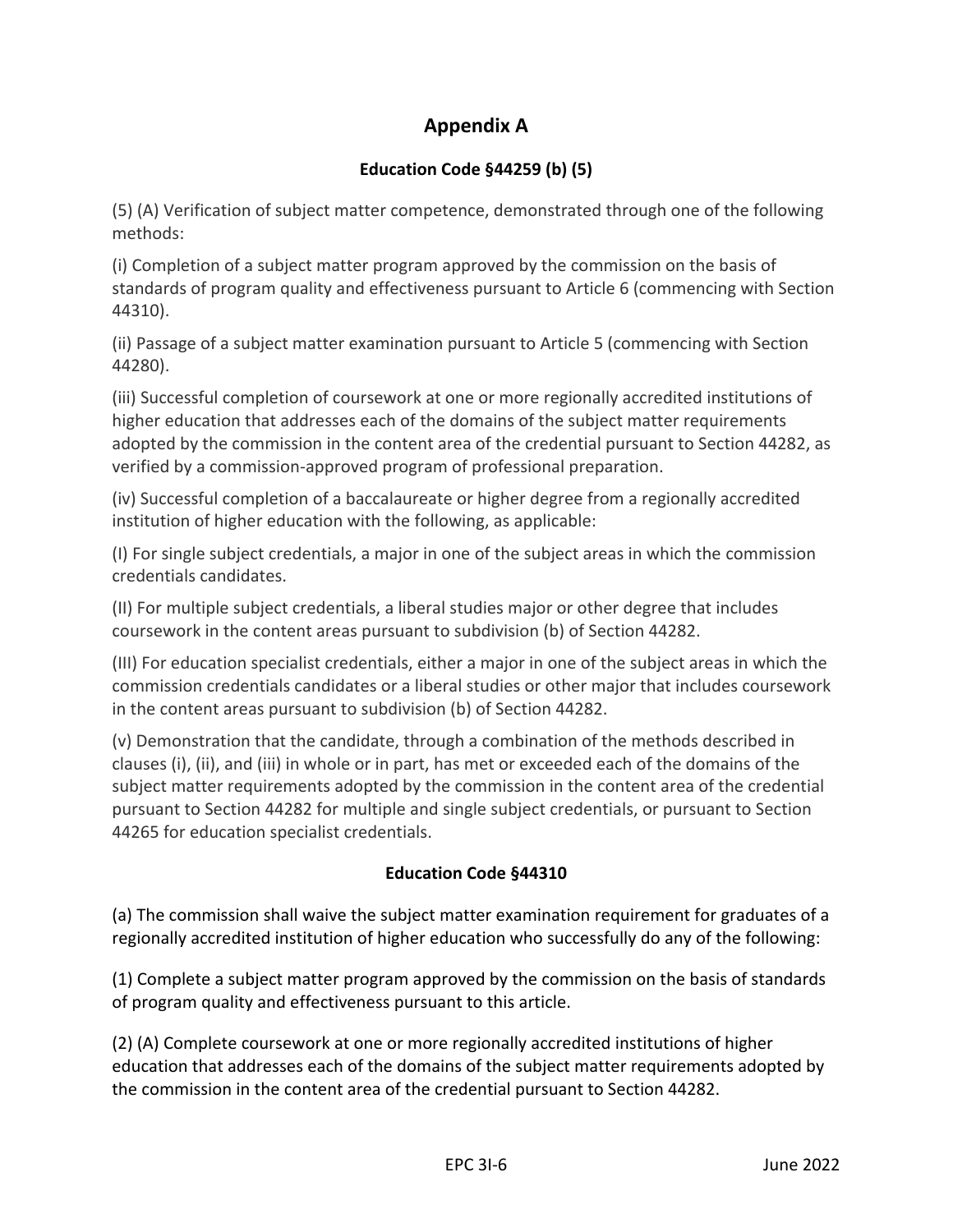(B) A program of professional preparation may review transcripts supplied by a candidate and confirm that each domain has been addressed.

(3) Address each of the domains of the subject matter requirements adopted by the commission in the content area of the credential being sought through a combination of examination subtests and coursework described in paragraph (2).

(b) The commission may require that the approved examination be taken by candidates, who are otherwise eligible for an examination waiver, for informational purposes only.

## **Education Code §44282**

(a) The commission shall adopt examinations and assessments to verify the subject matter knowledge and competence of candidates for the single subject teaching credentials described in Section 44257 and the concentrations described in Section 44257.2.

(b) A general subject matter examination authorizing teaching multiple subjects shall include an examination of the candidate's knowledge of the following areas: language studies, literature, mathematics, science, social studies, history, the arts, physical education, and human development.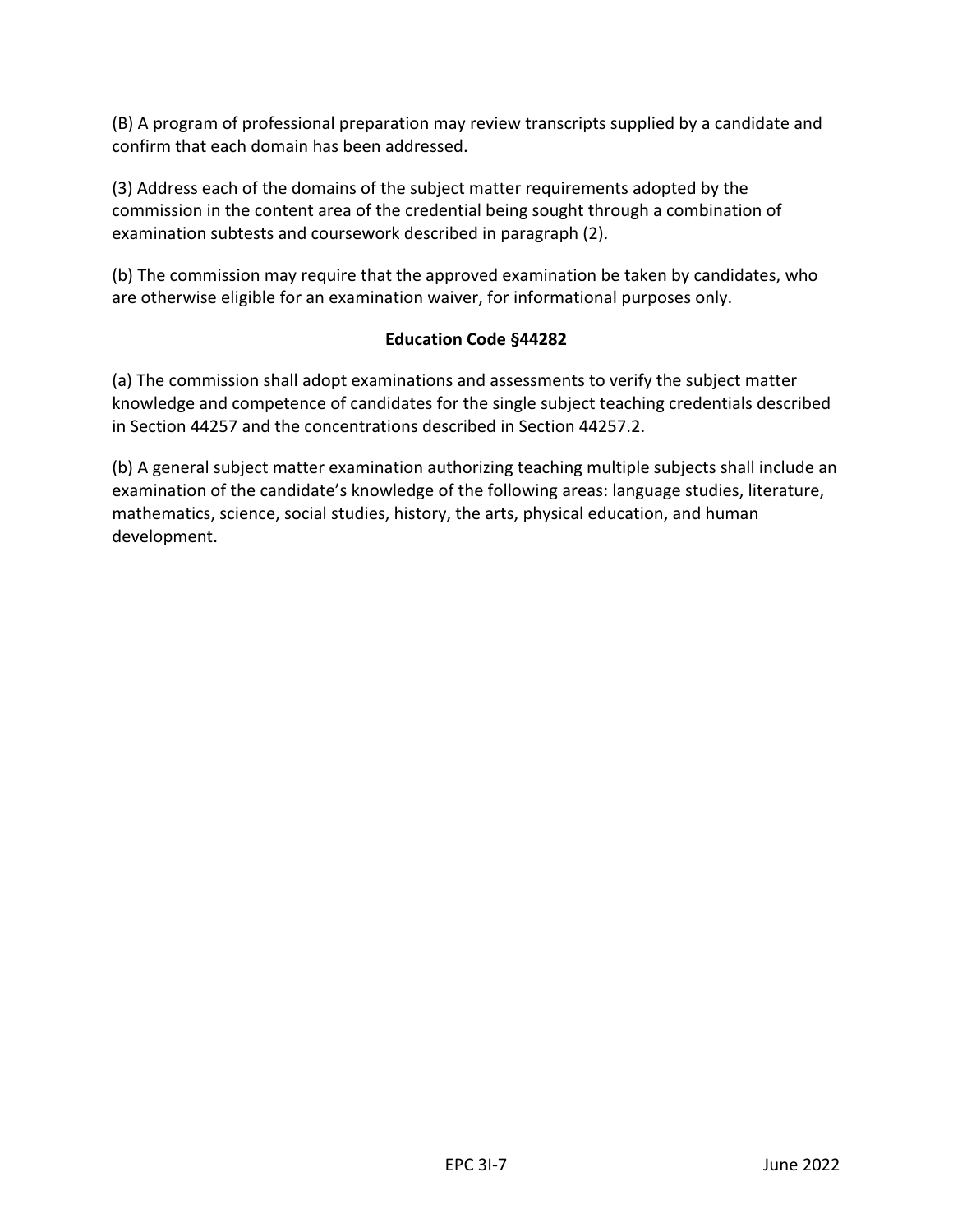# **Appendix B**

# **Example Majors**

# <span id="page-8-0"></span>**Cal Poly Pomona - Early Childhood Studies BA and Liberal Studies major**

| <b>Early Childhood Studies</b>                      | <b>Liberal Studies</b>                                                             |  |  |
|-----------------------------------------------------|------------------------------------------------------------------------------------|--|--|
| <b>Major Required Courses</b>                       | <b>Major Required Courses</b>                                                      |  |  |
| Child Growth and Development                        | Water in a Changing World                                                          |  |  |
| $\bullet$                                           | $\bullet$                                                                          |  |  |
| Child, Family and Community                         | Earth Science for Elementary Educators                                             |  |  |
| $\bullet$                                           | $\bullet$                                                                          |  |  |
| Early Childhood Observation and                     | with Lab                                                                           |  |  |
| $\bullet$                                           | World Civilizations to 1500                                                        |  |  |
| Assessment                                          | $\bullet$                                                                          |  |  |
| Early Childhood Observation and                     | World Civilizations from 1500                                                      |  |  |
| $\bullet$                                           | $\bullet$                                                                          |  |  |
| <b>Assessment Activity</b>                          | <b>Teaching Elementary Physical Education</b>                                      |  |  |
| Early Childhood Clinical Practicum I                | $\bullet$                                                                          |  |  |
| $\bullet$                                           | and Fitness plus activity                                                          |  |  |
| Early Childhood Clinical Practicum I                | Inequality in Sport and Physical Activity                                          |  |  |
| $\bullet$                                           | $\bullet$                                                                          |  |  |
| Activity                                            | Integrating Knowledge, Learning, and                                               |  |  |
| Principles and Practices of Teaching                | $\bullet$                                                                          |  |  |
| $\bullet$                                           | <b>Engagement for Success</b>                                                      |  |  |
| Young Children                                      | History and Purposes of the Liberal Arts                                           |  |  |
| Introduction to Early Childhood                     | $\bullet$                                                                          |  |  |
| $\bullet$                                           | Knowledge and Knowing in the Liberal                                               |  |  |
| Curriculum                                          | $\bullet$                                                                          |  |  |
| Early Childhood Inquiry and Methodology             | Arts                                                                               |  |  |
| $\bullet$                                           | The Social Sciences in the Liberal Arts                                            |  |  |
| Applied Infant/Toddler Studies                      | $\bullet$                                                                          |  |  |
| $\bullet$                                           | Liberal Studies Special Topics in                                                  |  |  |
| <b>Applied Preschool/Primary Studies</b>            | $\bullet$                                                                          |  |  |
| $\bullet$                                           | Humanities: Social Science or Natural                                              |  |  |
| Early Childhood Education Leadership and            | Sciences                                                                           |  |  |
| $\bullet$                                           | Arts Integration II                                                                |  |  |
| Social Justice                                      | $\bullet$                                                                          |  |  |
| Language and Literacy in Multilingual               | Liberal Studies Senior Capstone -                                                  |  |  |
| $\bullet$                                           | $\bullet$                                                                          |  |  |
| <b>Families and Communities</b>                     | Activating the Liberal Studies Mindset                                             |  |  |
| <b>Contextual Approaches to Early</b>               | Introduction to American Government                                                |  |  |
| $\bullet$                                           | $\bullet$                                                                          |  |  |
| Childhood Curriculum                                | <b>Integrated Arts</b>                                                             |  |  |
| <b>Emergent Literacy in First and Second</b>        | $\bullet$                                                                          |  |  |
| $\bullet$                                           | <b>Subplan/Option Required</b>                                                     |  |  |
| Language Acquisition                                | Chemistry for Elementary Educators plus                                            |  |  |
| Early Childhood Clinical Practicum II               | Lab                                                                                |  |  |
| $\bullet$                                           | <b>Emergent Literacy in First and Second</b>                                       |  |  |
| Early Childhood Clinical Practicum II               | Language Acquisition                                                               |  |  |
| $\bullet$                                           | The Humanities and the Liberal Arts                                                |  |  |
| Activity                                            | $\bullet$                                                                          |  |  |
| Numeracy and Inquiry in Multilingual                | The Natural Sciences and the Liberal Arts                                          |  |  |
| Contexts                                            | $\bullet$                                                                          |  |  |
| Working with Exceptional Children and               | Liberal Studies Synthesis Interdisciplinary                                        |  |  |
| $\bullet$                                           | $\bullet$                                                                          |  |  |
| their Families                                      | Perspective on Contemporary Public                                                 |  |  |
| <b>Major Electives</b>                              | Education - Service Learning                                                       |  |  |
| Health, Safety and Nutrition for Early<br>Childhood | <b>Mathematical Concepts for Elementary</b><br>$\bullet$<br><b>School Teachers</b> |  |  |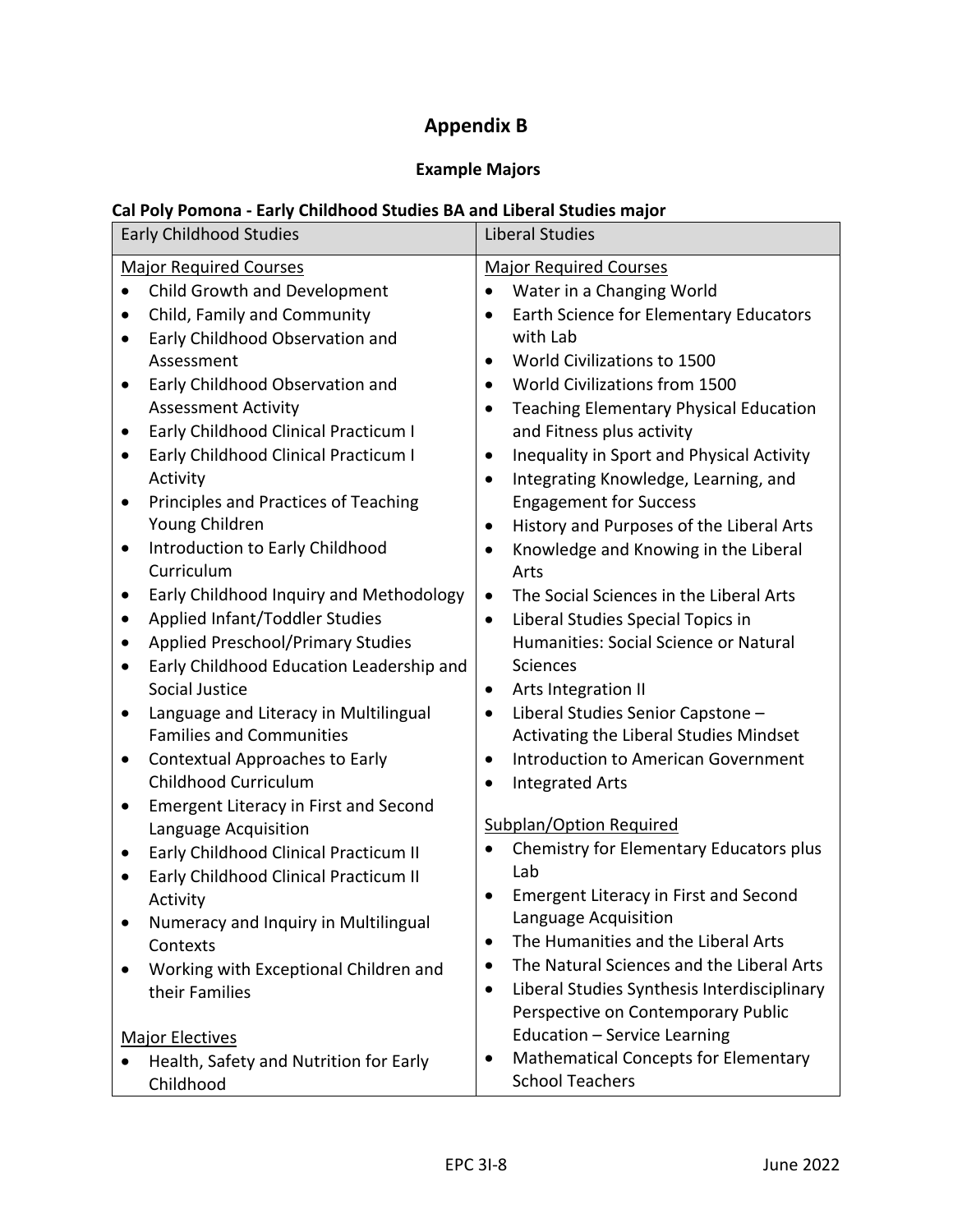| <b>Early Childhood Studies</b>                                                                                                                           |                | <b>Liberal Studies</b>                                                                                                                                                                    |
|----------------------------------------------------------------------------------------------------------------------------------------------------------|----------------|-------------------------------------------------------------------------------------------------------------------------------------------------------------------------------------------|
| Early Childhood Teaching in a Diverse<br>Society<br>Special Topics for Lower Division Students<br>Special Topics for Lower Division Students<br>Activity | ٠<br>$\bullet$ | <b>Mathematical Concepts for Elementary</b><br>School Teachers: Algebraic and Statistical<br>Reasoning<br><b>Mathematical Concepts for Elementary</b><br><b>School Teachers: Geometry</b> |
| Special Topics for Lower Division Students<br>Laboratory                                                                                                 | ٠              | Child Psychology for Educators                                                                                                                                                            |
| Special Topics for Upper Division Students                                                                                                               |                |                                                                                                                                                                                           |
| Special Topics for Upper Division Students<br>Activity                                                                                                   |                |                                                                                                                                                                                           |
| Special Topics for Upper Division Students<br>Laboratory                                                                                                 |                |                                                                                                                                                                                           |

# **UC Santa Cruz - Biochemistry and Molecular Biology BS**

- General Chemistry
- General Chemistry Laboratory
- Calculus with Applications
- Calculus for Science, Engineering, and Mathematics
- Statistics
- Statistical Methods for the Biological, Environmental, and Health Sciences
- Statistical Methods for the Biological, Environmental, and Health Sciences Laboratory
- Cell and Molecular Biology
- Development and Physiology
- Experimental Biology Laboratory
- Organic Chemistry
- Organic Chemistry Laboratory
- Introduction to Physics I
- Introduction to Physics I Laboratory
- Introduction to Physics II
- Introduction to Physics II Laboratory
- Introduction to Physics III
- Introduction to Physics Laboratory III
- Biochemistry and Molecular Biology
- Molecular Biology Laboratory
- Toxic RNA Lab II
- Genetics
- Cell Biology
- Eukaryotic Molecular Biology
- Quantum Mechanics, Spectroscopy and Molecular Structure for Biochemistry and Molecular Biology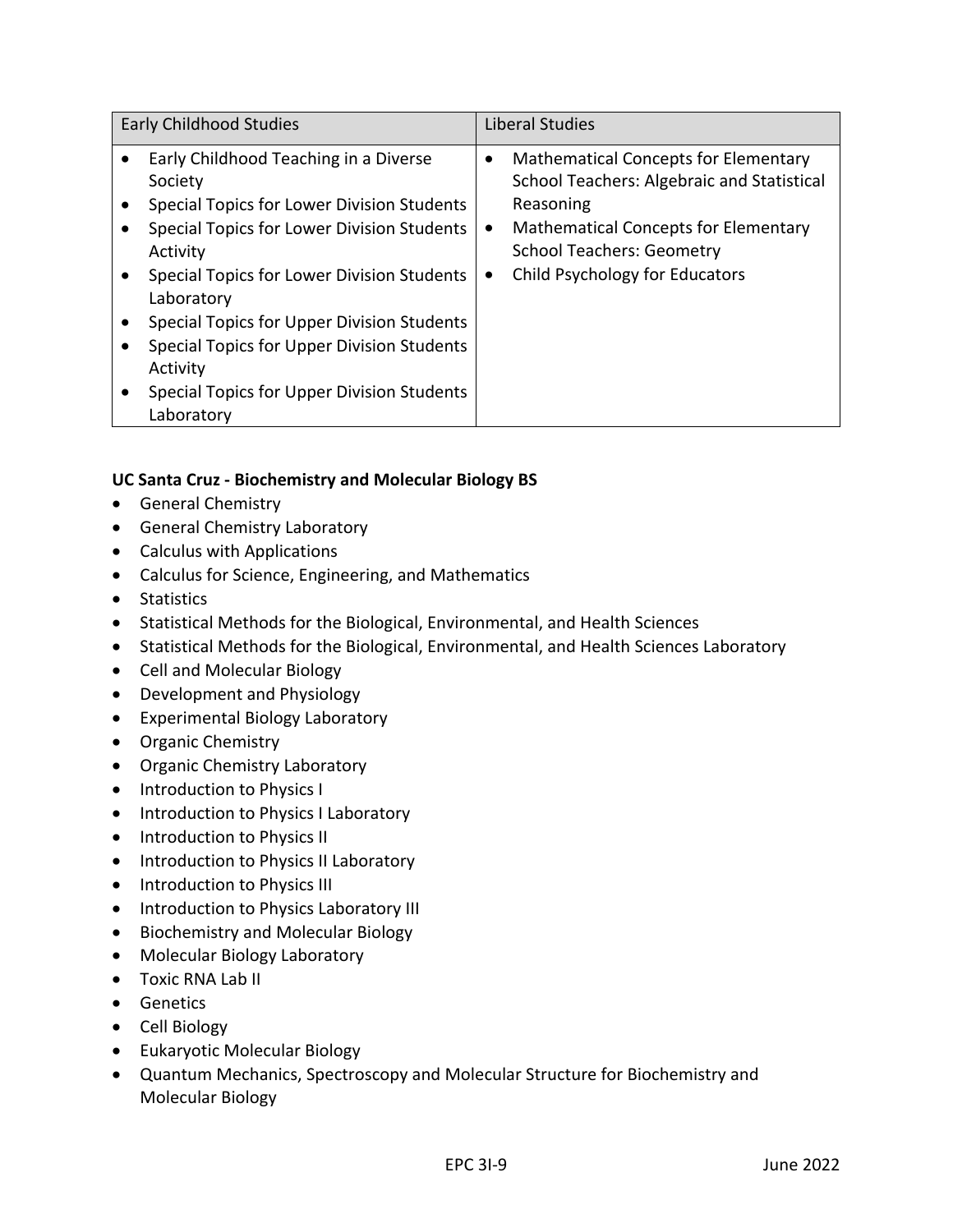• Biochemical Thermodynamics and Statistical Mechanics for Biochemistry and Molecular Biology

#### **CSU Northridge – Family and Consumer Sciences BS**

- Creative Expression in Family and Consumer Sciences
- Individual and Family Development
- Family Resource Management
- Family and Consumer Sciences Foundations and Research
- Academic Internship
- Academic Internship Evaluation
- General Biology
- General Biology Lab
- Chemistry in Action
- Chemistry in Action Lab
- Apparel Construction I and Lab
- Introductory Textiles
- Introductory Food Science and Lab
- Nutrition for Life
- Cultural Aspects of Food and Nutrition or Maternal, Infant and Child Nutrition
- Issues in Housing
- Contemporary Issues in Food and Nutrition and Lab
- Equipment I and Lab
- Consumer Rights, Issues and Problems
- Child Growth and Development I
- Marriage and Family Relations
- Apparel and Human Behavior
- Parental Development

#### **UCLA – Statistics Major**

Prerequisite Courses:

- Introduction to Statistical Reasoning
- Introduction to Statistical Programming with R
- Differential and Integral Calculus
- Integration and Infinite Series
- Calculus of Several Variables
- Linear Algebra ad Applications

#### Major Courses:

- Introduction to Probability
- Introduction to Mathematical Statistics
- Introduction to Data Analysis and Regression
- Introduction to Computational Statistics with R